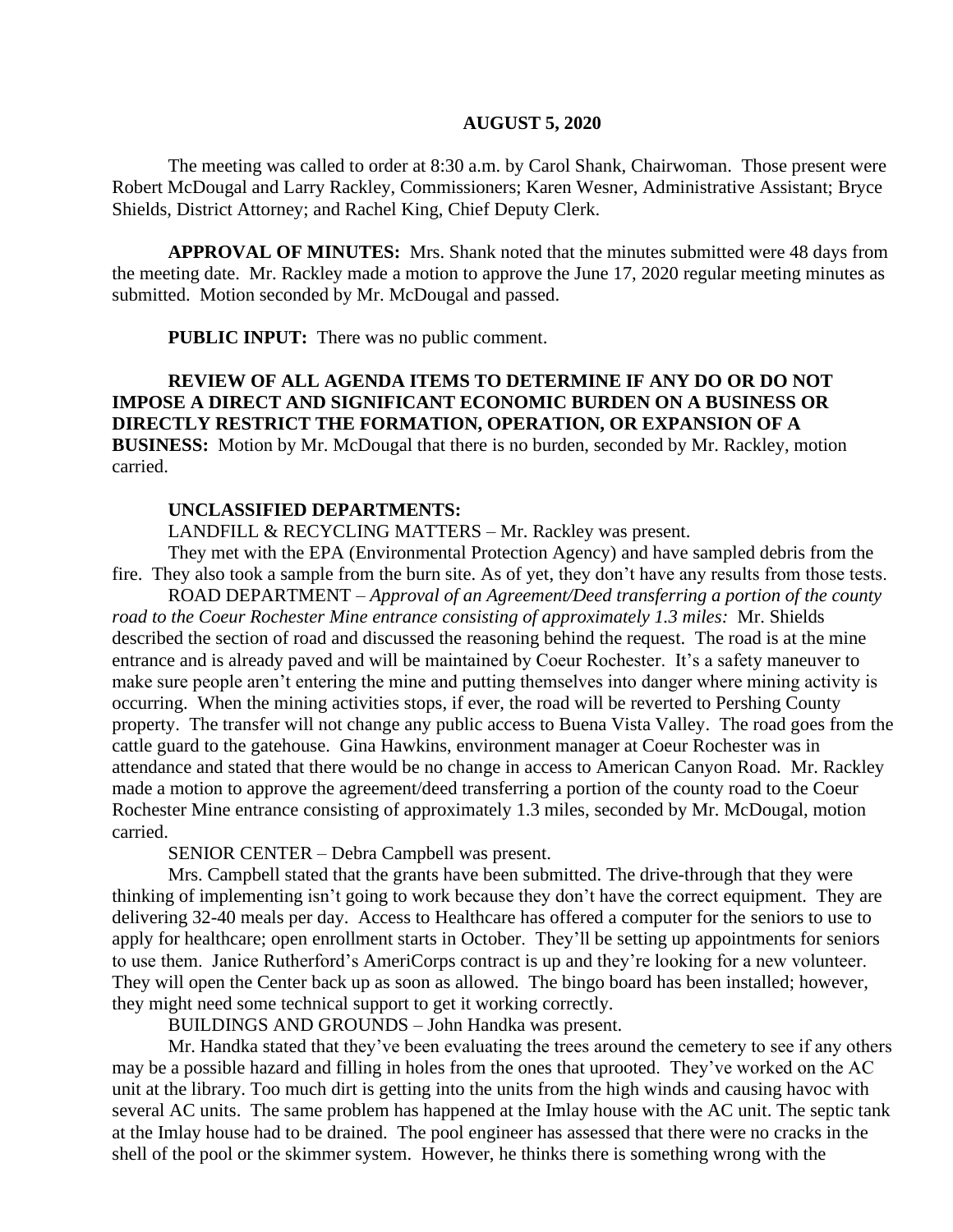circulatory system and he has contacted an expert to come out and do more tests. The pool will be closed until the assessment can be done but it will need to be filled in order to winterize it. They added a new stainless-steel backsplash at the Senior Center near the steam table. The crew did repairs at the Lone Mtn. cemetery on some drip lines. Mr. Handka met with the cemetery board about the Chinese cemetery and their flagpole. He also met with the board about the Unionville cemetery. Mr. Handka stated that Mr. Whitaker has done an outstanding job out there. They will work on creating a firebreak around the fencing at the Unionville cemetery. Mrs. McKay's phone wasn't working with the security cameras at the Community Center. The issue is with the app and Mr. Handka is trying to get them working but he believes that they'll need newer technology.

*Approval to install a new Lennox KGB rooftop unit to match existing and new curb adaptor to replace and dispose of existing non-functional unit at the Community Center-\$14,295.00:* Mr. Handka stated that this is the unit that goes over the big room that they've been having issues with periodically over the last year. It's four to six weeks out to get it ordered and installed. Mr. Rackley asked if Mr. Handka got more than one bid, Mr. Handka stated that it's under the amount needed to go out to bid. Mr. McDougal made a motion to approve replacement of the unit, seconded by Mr. Rackley, motion carried.

*Request for approval to replace Courthouse Park Restroom doors by Thompson Doors in the amount of \$7365.19:* Mr. Handka stated that these doors were similar to the doors at the pool that they had to replace, but that instead of the jams being placed in mortar they were placed directly into concrete and that the jams on the doors are swelling and sinking and making the doors difficult to open. People think the doors are locked, but many times they have just been jammed. Mr. McDougal stated that Thompson doors is usually extremely expensive and would like to have other companies give estimates. Mr. Handka will see if he can get other prices.

PERSHING COUNTY FIRE/AMBULANCE –

*AMBULANCE REPORT:* Mr. Wilcox was present. Mr. Wilcox stated that they've had a busy month. The EMT class has started. They're hoping that after the class is over, they can pick up a few EMT (Emergency Medical Technician) and Volunteer firefighters out of the group to join the department. They are having trouble with recruitment and retention because of the high demand they ask of their people. They started the Firefighter 1 class; it will be 2 days a week. In September they'll start doing practicals to get ready for the state exams. Grass Valley is doing their own training. Imlay can't get that involved in training right now, but they'll get books for them to start. Rye Patch has one person going with Lovelock and the rest of the crew will train at a later date.

*LOVELOCK FIRE DEPT. REPORT:* There was a fire at Indian Canyon, both Rye Patch and Imlay were unavailable to respond so Lovelock and Grass Valley took the lead.

*FIRE INSPECTOR: Approval of job description as independent contractor; approval to advertise the position and approval of annual stipend:* Mrs. Shank presented a draft description. Mr. Rackley asked why it was prepared by Mrs. Shank instead of HR? Mrs. Shank stated that she met with them, that Mr. Shields, Mr. Wilcox and Mr. Heidemann all had input and that she came up with this draft last night so that they had something for the meeting today. This will go to HR for revisions as needed and final approval by the board. Mr. McDougal stated that his concern is that we in the County need to be doing only the minimum required, that the State needs to be doing the maximums that they are required to do by statute and not put in on the county to do inspections that they (the State) are mandated to do. He wants this written in the description somewhere so it's clear for future boards. Mr. Wilcox agreed. Mrs. Childs stated that the position is not in the current budget and we don't have the funding for a new position, especially due to budget cuts. Mr. Shields stated that the position could possibly be funded by an increase in business license fees. He explained that we can only currently raise the fee by \$4 unless we petition the Department of Taxation explaining that there hasn't been an increase for 40 years and the increase proposed would be commensurate with other neighboring counties. Mr. McDougal asked if a fee could be tacked on to only those business licenses that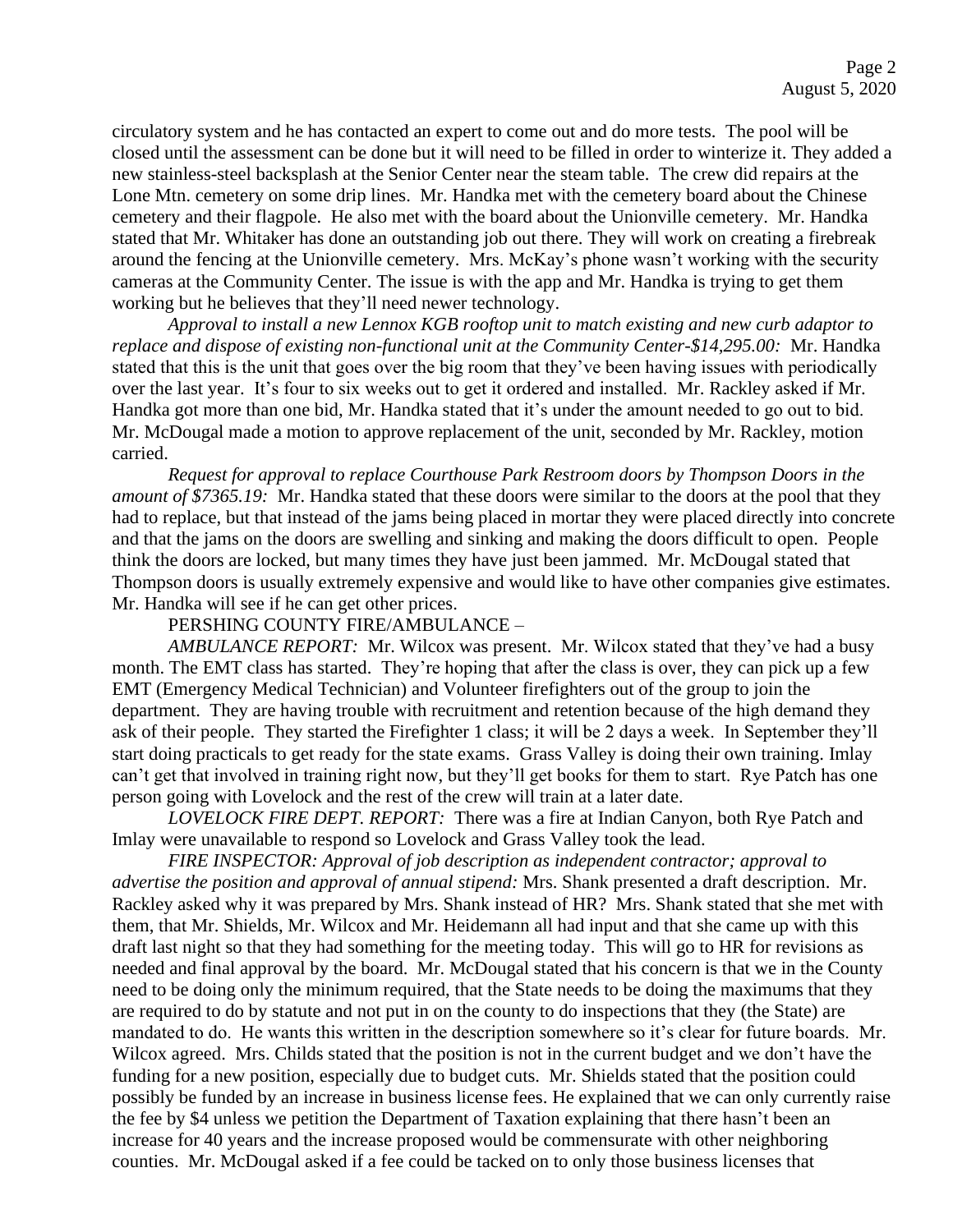necessitate a fire inspection? Mr. Rackley asked the District Attorney's office to look at a possible fee schedule.

*GRASS VALLEY FIRE DEPT.:* Mr. Burke was on Zoom.

The department lost two members; one went off to paramedic school and one is just too busy at her job. They are down on medical calls but have had a larger than usual amount fire calls which is keeping them busy. Mr. Burke will do the Firefighter 1 class for the volunteers in Grass Valley.

*RENEWAL OF THE WILDLAND FIRE PROTECTION PROGRAM INTER-LOCAL AGREEMENT BETWEEN PERSHING COUNTY AND THE NEVADA DIVISION OF FORESTRY:* Mr. Shields stated that nothing of substance changed between the previous agreement and this proposed current one.

Mr. McDougal made a motion to continue with the agreement, seconded by Mr. Rackley, motion carried.

COMMUNITY CENTER – Mrs. McKay was present on Zoom and thanked Mr. Handka for his help with the cameras and had no other update.

COOPERATIVE EXTENSION – Mrs. Burke submitted a written newsletter for update.

IT DEPARTMENT – Mr. Abbott was present.

He is working on getting all offices transitioned to Office 365. Mr. Abbott is working on getting Wi-Fi to the Courthouse and the Admin Building. Things have been pretty busy and will more than likely stay that way for the next couple of months.

PUBLIC DEFENDER – A written report was submitted by Mr. Cochran.

*Salary Resolution-M. Madrigal-Legal Secretary II*: Mr. McDougal asked if this was planned and budgeted for. Mrs. Shank stated it was.

Motion to approve by Mr. McDougal, seconded by Mr. Rackley, motion carried.

# **ELECTED DEPARTMENTS:**

RENE CHILDS, AUDITOR-RECORDER – Mrs. Childs presented monthly reports to the board. CTX revenue for the month of May was \$207,235.00 which is up from the previous month and the same period last year. Fuel Tax and Diesel Tax have come in for May. Their office is extremely busy with year-end. She is working with the Treasurer's office on the accrual process in the new system but is having a hard time getting support from Tyler.

LAURIE BASSO-CERINI, ASSESSOR – A written report was submitted by Ms. Basso-Cerini. Mr. McDougal again requested a report or update from the Assessor on possible effects from new and proposed projects in the county like the Solar farm and data farm. He doesn't want this to be forgotten because if affects the future of the county.

BRYCE SHIELDS, DISTRICT ATTORNEY – Mr. Shields doesn't have anything to update on his office or the child support office but gave a brief overview of how code enforcement is working. They've had some cases east of Lovelock, kind of out in the middle of nowhere. There was a couple who built a structure that was actually on the wrong property. Fran was able to help them move it to the correct parcel, but then they were out of code. This is an example of how they handle this code violations. They file a nuisance, go to court, and then prosecute the person. They then ask the court to delay sentencing or fines so that they can work with the person to remedy the violation. This has helped many people come into compliance. Property owners have been very cooperative. Mr. Shields also stated that the Building Department and Code Enforcement Department are working very well together to solve these issues.

JERRY ALLEN, SHERIFF – Sheriff Allen submitted a written report. The report stated that they have nine inmates in physical custody. The new 911 system is installed and working well but they need to work out some bugs and take the laptop off premises to they can be assured it works off the home network. They are down another deputy for a total of 6 vacancies and currently only have one application for deputy and 4 for dispatch. This staff shortage could affect how they respond to calls for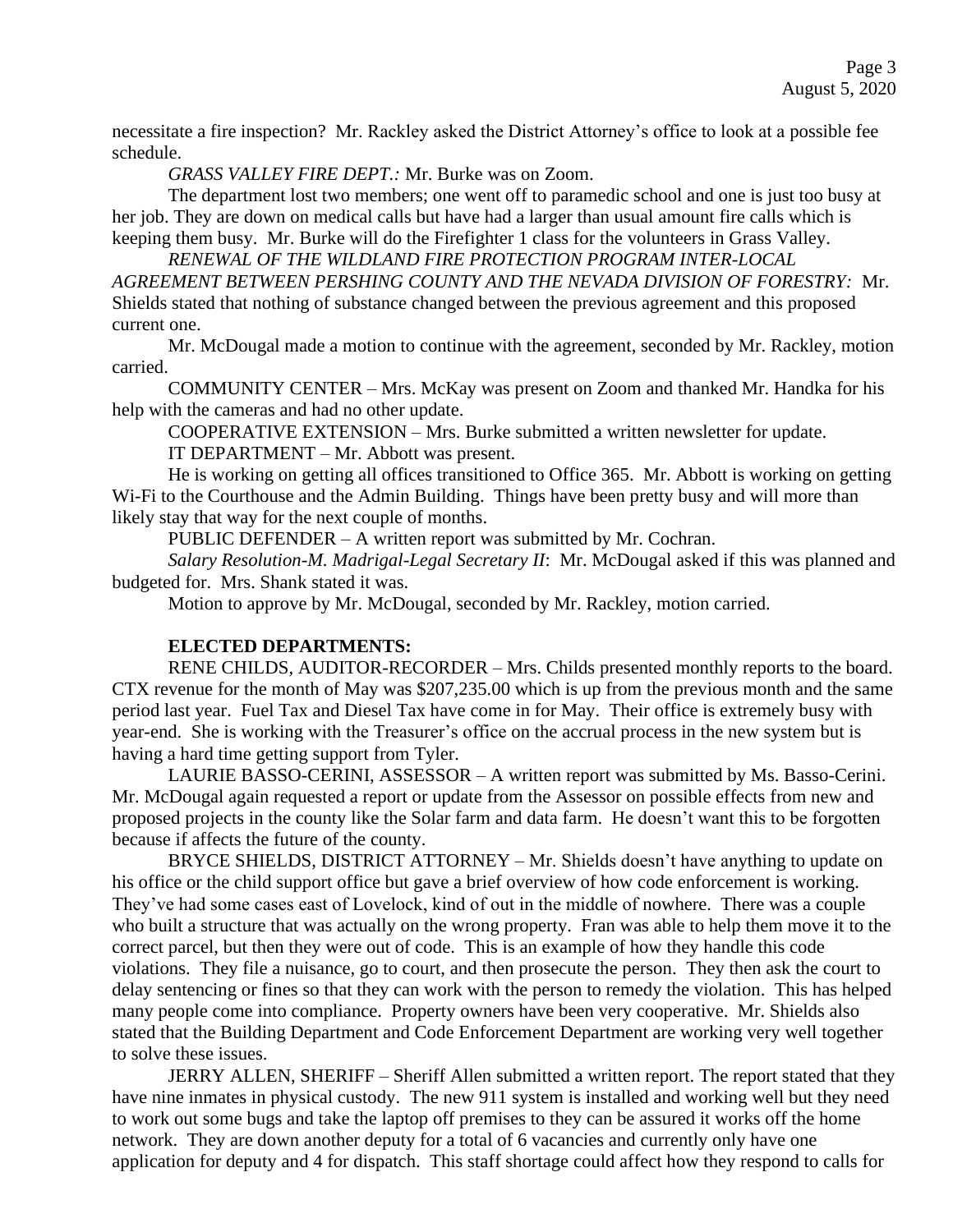service. Sheriff Allen is covering nights in the jail until they can get coverage back up. Sheriff Allen stated that they need to come up with a plan to bring staffing levels up, especially to cover when staff is off for medical or investigative reasons.

**UPDATE ON PROGRESS OF SITE LOCATION, DESIGN, FUNDING, AMENITIES AND CONSTRUCTION OF FUTURE LAW ENFORCEMENT CENTER:** The Windmill property is currently in foreclosure, but they think they will get it back in a couple of months. Mr. Shields asked that the Board find out for sure if the City is willing to abandon the street between the current Law Enforcement Center and the Windmill if they are really going to attempt to purchase that property. Mr. Shields stated that he felt the Mayor shut down that request due to utilities underground and drainage issues. The street would be used for ingress and egress but not open to the public. Mr. McDougal suggested that the County make a formal request to the City and explain exactly what the street would be used for and come up with solutions to any issues.

**DERBY FIELD AIRPORT:** Mr. Rackley stated that there was another round of funding last week. The report from the Federal Government had some airports in Nevada listed that were going to get funding, but Derby Field wasn't mentioned. However, perimeter fencing in general was mentioned. Chris Knox with Armstrong has been working on it and it sounds like it'll be pretty soon when the funding for the fencing will come in.

**BOARD APPOINTMENTS/RESIGNATIONS:** Mr. Rackley made motion to approve the resignation of Jennifer Hill from the Debt Management Board, seconded by Mrs. Shank. Mr. McDougal voted against. Motion carried.

**UNIONVILLE CEMETERY:** UPDATE ON MATTERS RELATED TO THE UNIONVILLE CEMETERY; SET DATE FOR UNIONVILLE TOWN HALL MEETING – Dale Talcott, chairperson for the Pershing County Cemetery Board, was present.

They recently had a meeting at the Pershing County Cemetery in Unionville. The Department of Interior gave a land patent and title to the 10-acre area encompassing the cemetery. Mr. Talcott and a surveyor friend walked the area and staked it out for a better visual. He asked the Board for an official legal survey of record of the property so they can be assured that all activity happens within the property boundaries. Mr. Rackley asked if the BLM (Bureau of Land Management) did a survey. Mr. Talcott stated that in the paperwork it states that it is the grantees responsibility to do the survey. There are graves outside the current fence, but it is believed that they are in the area of the cemetery. They need to expand the fenced area to encompass that area and possibly more of the parcel. John Milton with Desert Mountain Survey did a survey of the parcel just south which gave Mr. Talcott a starting point for their preliminary staking. Mr. McDougal asked Mr. Talcott to contact Mr. Milton and see about a price for the survey for the area. Mrs. Shank stated that as soon as there is a cost for the survey it can be put on the agenda for approval. The residents of Unionville requested a decent sign to be put up at the entrance of the cemetery. Mr. Talcott stated that a sign is in the plans. Mrs. Shank asked Mr. Talcott if he thought they should wait to schedule a town hall meeting until they have more information, he agreed that it would be best to at least have the survey done before the meeting.

**PHASE II OF THE REMOVAL OF FIRE DEBRIS ON PRIVATE PROPERTY LOCATED AT 250/260 MAIN STREET-APNs 001-136-10, 001-136-09, AND 230 MAIN STREET-APN 001-136-08:** THIS ITEM WILL INVOLVE DISCUSSION AND POSSIBLE ACTION INVOLVING COORDINATION BETWEEN THE COUNTY AND OTHER ENTITIES, INCLUDING PRIVATE CITIZENS, CONTRIBUTION OF EQUIPMENT AND LABOR; SOLICITATION OF DONATIONS; WAIVER OF DUMP FEES; AND TESTING OF DEBRIS FOR LEAD AND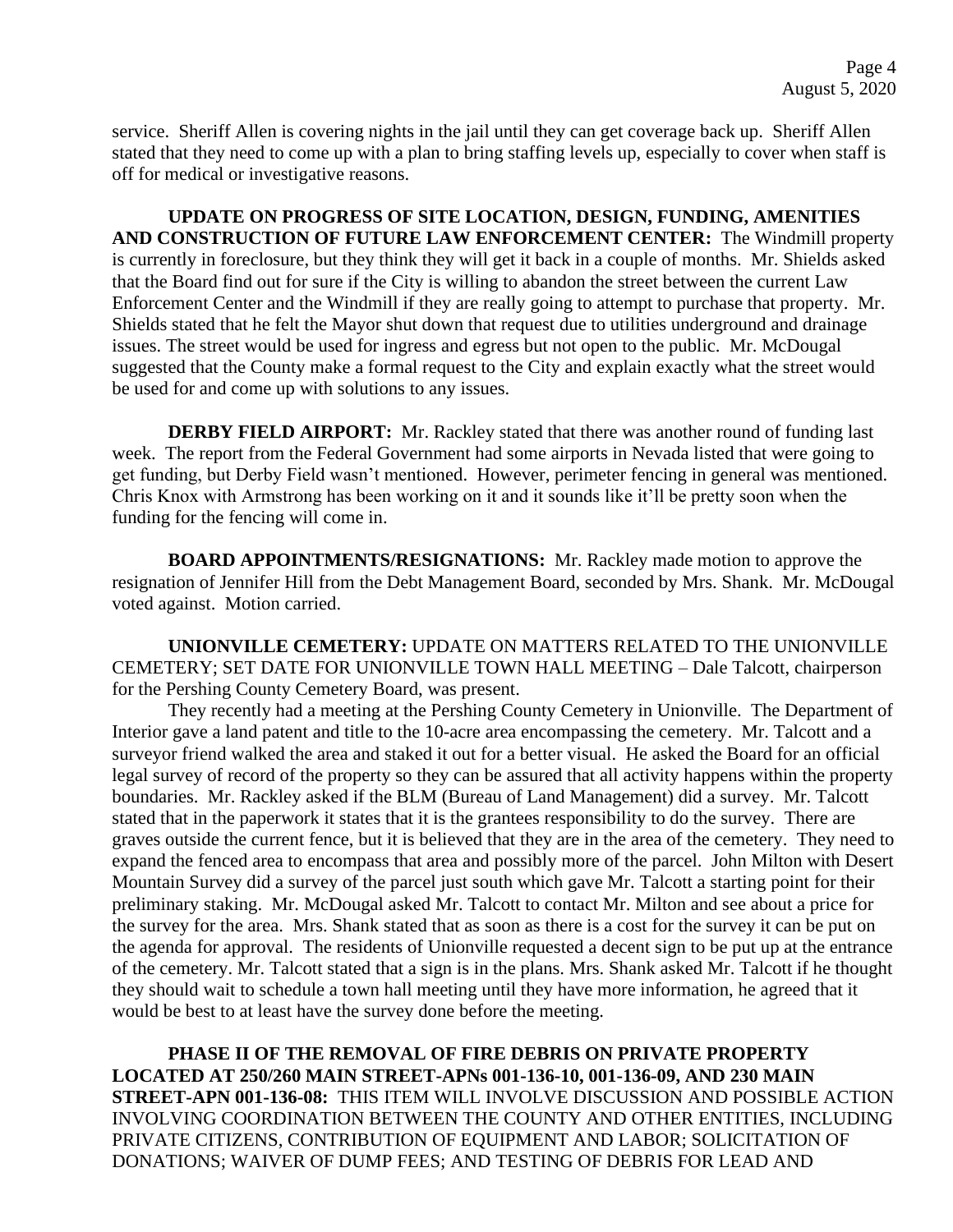ASBESTOS – Mr. Shields stated that he spoke with Judge Wagner, who met with one of the property owners involved and is reaching out to the other owner for further cleanup discussions. Mr. Rackley mentioned that he thought one of the mines would be donating money, and it was asked if some of that donation could be used to reimburse the County for dump fees of about \$5,000.00. There is a pending EPA study regarding lead and asbestos in the debris and Mr. Shields advised that the County stay out of the cleanup project until those results are back. Mr. Shields stated that private people and local business and the mines have all really stepped up to help with the cleanup. Mr. McDougal stated that he has a problem with further cleanup by the County beyond what has already been done. He was all in favor of the cleanup that has been done so far as that has all been done for innocent bystanders, people whose land and buildings were damaged because of the main fire. But as far as further cleanup, he feels that the property owner should be responsible, whether by private pay or by an insurance claim. He stated that there should be a lien placed on the property if the County or another entity must do the cleanup. Mr. Rackley stated that the property owner where the fire started did not have insurance.

**ACCEPTANCE OF CARES RELIEF FUNDS IN THE AMOUNT OF APPROXIMATELY \$933,000.00 TO BE SPENT ON COVID-19 UNBUDGETED EXPENSES; APPROVAL TO SIGN REQUIRED AGREEMENTS AND CERTIFICATIONS TO ACCEPT THESE FUNDS; APPROVAL OF EXPENDITURE PLAN; UPDATE FROM EMERGENCY OPERATIONS AND RE-EVALUATION OF RESOLUTION 20-03-02, DECLARATION OF EMERGENCY RELATING TO THE COVID-19 (CORONAVIRUS); DISCUSSION REGARDING ECONOMIC RECOVERY FOR PERSHING COUNTY; DISCUSSION REGARDING IMPACT TO THE PERSHING COUNTY BUDGET FOR FY2020-2021:** Mrs. Shank stated that she believes the amount is actually \$894,293.00. She needs an approval accepting the funds from the State and needs the necessary agreements signed to do so. Mrs. Shank stated that as far as she knows the only county that has refused the funds is Lander. Mrs. Shank presented a tentative schedule of expenditures just to make sure that we have the need for the funds, and she stated they would be easily spent. Mr. Rackley asked Mr. Shields if there were any issues with accepting the funds and Mr. Shields stated no, and advised that we first accept the funds and then decide how to spend them.

Mr. McDougal made a motion to accept the funds of approximately \$933,000.00 for COVD-19 expenses, seconded by Mr. Rackley, motion carried.

The board recessed at for a Litigation meeting at 9:55 a.m. and reconvened at 10:00 a.m.

## **PLANNING & BUILDING:** James Evans was present.

They haven't gotten the pump and motor replaced in Imlay yet. They've a had a hard time finding the correct parts to order so it's taking longer than anticipated. Mrs. Shank stated that it looks like they have been staying very busy with permits. Mr. McDougal thanked Mr. Evans for working with the District Attorney's office and the Code Enforcement department. Mrs. Shank thanked Mr. Evans for helping with copies for a booklet for the Unionville cemetery. Mr. Evans will be helping the Road Department with their chip seal project in Grass Valley.

Mrs. Shank recessed the Commission meeting and Mr. Evans opened the Liquor Board meeting at 10:05 a.m.

## **REPORT FROM LEGAL COUNCIL:** Mr. Shields was present.

He stated that he will not be at the next Commissioner meeting and that Mr. Banks will be covering. Mr. Shields wanted to explain the MRAP vehicle that is on loan to the Sheriff's Office. He explained the difference between controlled and uncontrolled property that comes from the Department of Defense. Because the vehicle is controlled property it's not something that can be sold, which is why